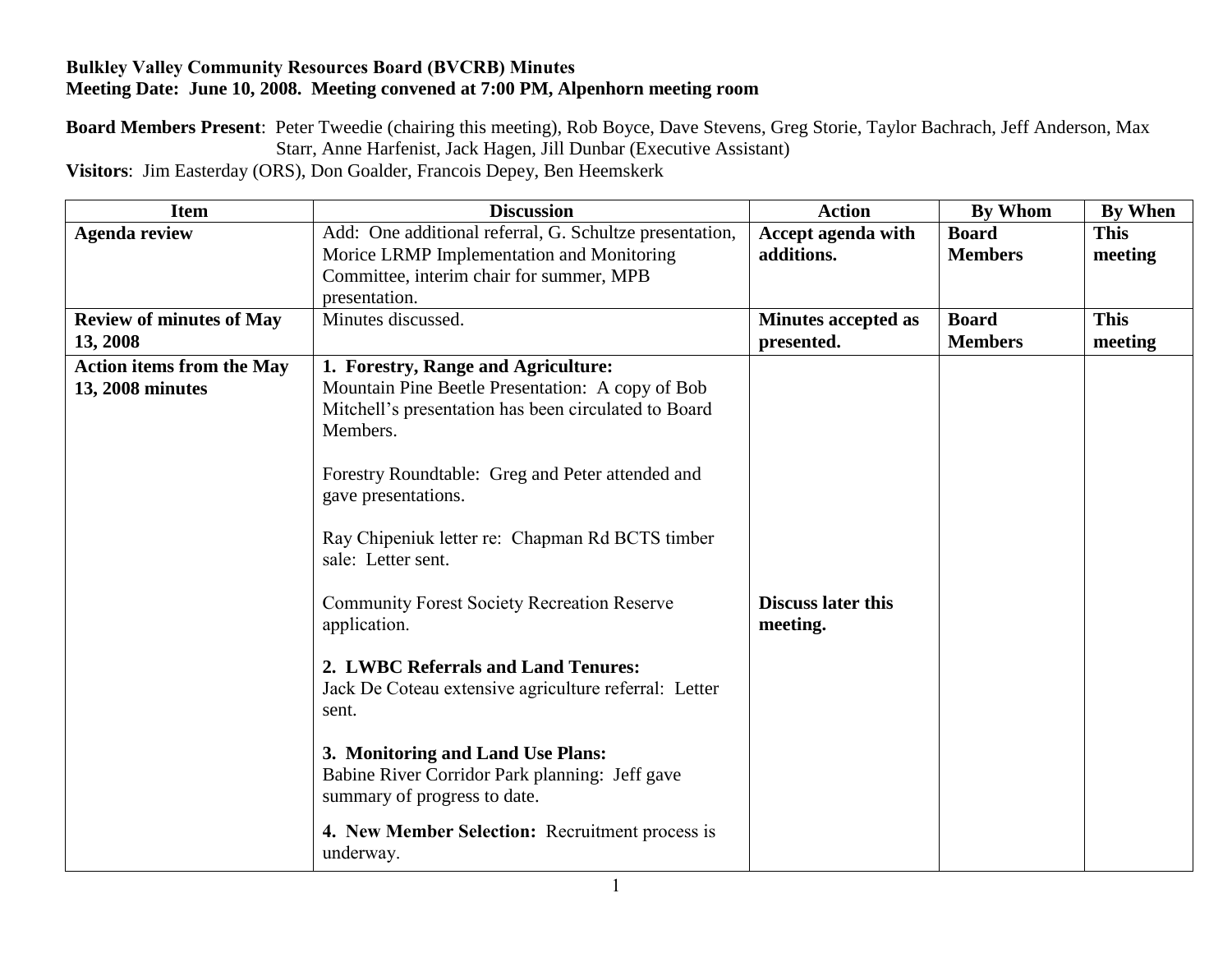| <b>Item</b>                                        | <b>Discussion</b>                                                                                                                                                                                                                                                                                                                                                                                                                                       | <b>Action</b>                                                                                                                                   | <b>By Whom</b>                                                                | By When |
|----------------------------------------------------|---------------------------------------------------------------------------------------------------------------------------------------------------------------------------------------------------------------------------------------------------------------------------------------------------------------------------------------------------------------------------------------------------------------------------------------------------------|-------------------------------------------------------------------------------------------------------------------------------------------------|-------------------------------------------------------------------------------|---------|
| Subcommittee<br>Reports/Issues/Correspond-<br>ence | 1. Mining and Energy Development:<br>Letter from Glacier Gulch Water Group re: Thompson<br>Creek Metals review process: This group has asked the<br>BVCRB to request a Federal-level review of the<br>Environmental Assessment (EA). Discussion: The<br>Board should not align with a lobby group, but a<br>comprehensive review may be useful. Response should<br>note that BVCRB wants to ensure that LRMP values<br>are met and interests are known. | Prepare a draft reply<br>to Glacier Gulch<br><b>Water Group.</b>                                                                                | <b>Dave Stevens</b>                                                           |         |
|                                                    | Thompson Creek (Blue Pearl) EA review process: The<br>EA is not yet out but may soon be. BVCRB has<br>discussed hiring a specialist to review it with regard to<br>how LRMP provisions would be met.<br>2. Recreation: RAMP completion: No reply from<br>Pat Bell has been received to date.                                                                                                                                                            | <b>Contact Adrian for</b><br>advise on hiring a<br>consultant; contact<br><b>Bill Price to see if he</b><br>would be interested<br>in the work. | <b>Peter</b><br><b>Tweedie</b>                                                |         |
|                                                    | 3. Forestry, Range and Agriculture:<br>Range tenure application in Seymour Range Unit:<br>Zoning is agriculture; area was formerly under grazing<br>permit.<br>BC Timber Sales invitation to comment on harvesting                                                                                                                                                                                                                                      | Prepare draft<br>response.<br>Circulate maps.                                                                                                   | Peter<br><b>Tweedie</b><br><b>Dave Stevens</b>                                |         |
|                                                    | plans: Viewing period is June $4 -$ July 4.<br>4. LWBC Referrals and Land Tenures:<br>Future referrals will be sent electronically.                                                                                                                                                                                                                                                                                                                     | <b>Review plans and</b><br>comment.<br>Set up generic e-mail<br>address:<br>info@bvcrb.ca<br><b>Ensure BVCRB</b> is on<br>distribution list.    | <b>Greg Storie</b><br><b>Taylor</b><br><b>Bachrach</b><br><b>Dave Stevens</b> |         |